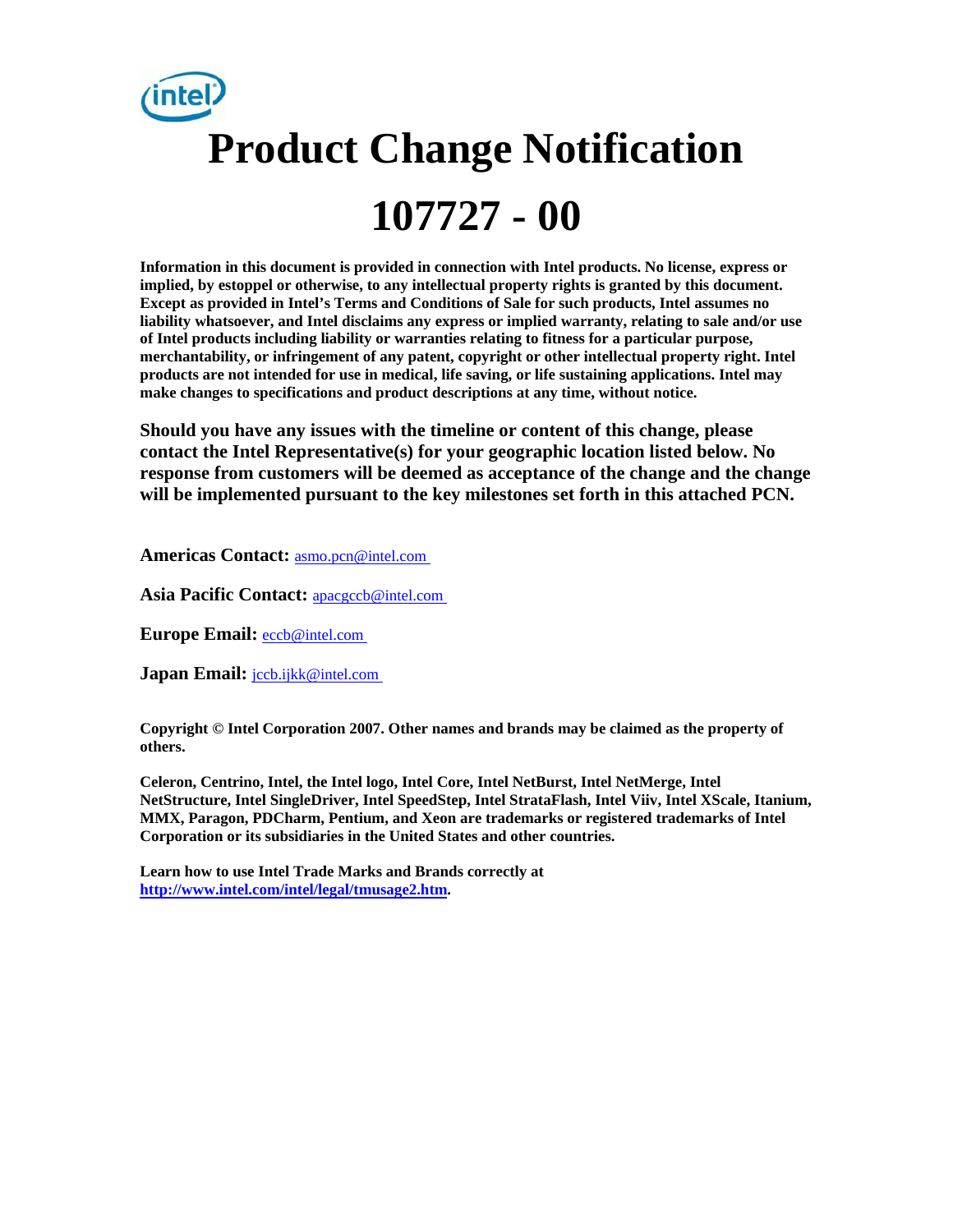## intel) **Product Change Notification**

| <b>Change Notification #:</b> | $107727 - 00$                                |
|-------------------------------|----------------------------------------------|
| <b>Change Title:</b>          | SC5299-E, PCN 107727-00, Product Material,   |
|                               | Class 2, 120mm Metal Fan Finger Guard and    |
|                               | Four Plastic Rivets being added via an       |
|                               | accessory bag. The QSG is also being         |
|                               | modified to mention that an accessory fan is |
|                               | required for optimum six drive SCSI          |
|                               | operation in the fixed drive bay.            |
| <b>Date of Publication:</b>   | <b>July 10, 2007</b>                         |

**Key Characteristics of the Change:**

Product Material

#### **Forecasted Key Milestones:**

**Date Customer Must be Ready to Receive Post-Conversion Material:** Aug 10, 2007

#### **Description of Change to the Customer:**

A 120mm Metal Fan Finger Guard is being added ONLY for customers choosing to use the Intel(R) Server Board S3000AH with the Intel(R) Server Chassis SC5299DP and the Intel(R) Server Chassis SC5299BRP.

The chassis QSG is also being modified to mention that an accessory fan is required (to maintain an optimum drive thermal environment) when using six (6) SCSI drives in the SC5299's fixed drive bay (Note: The QSG Intel P/N is changing from D37595-001 to D37595-002).

#### **Customer Impact of Change and Recommended Action:**

Customers must install this metal fan finger guard to the exposed (after removing the exisiting fan duct) 120mm rear fan using the four plastic rivets ONLY if they are using the Intel(R) Server Board S3000AH with either of the two existing chassis SKU's (DP and BRP).

The new accessory fan (AXX6FDSCSIFAN) must also be installed when using six (6) SCSI drives in the fixed drive bay of the SC5299DP/BRP to maintain an optimum drive thermal environment.

#### **Pre Change Product Code Pre Change MM# Pre Change TA Post Change MM# Post Change TA** SC5299BRP 877864 D46870-007 877864 D46870-008 SC5299DP 877875 D46866-007 877875 D46866-008

#### **Products Affected / Intel Ordering Codes:**